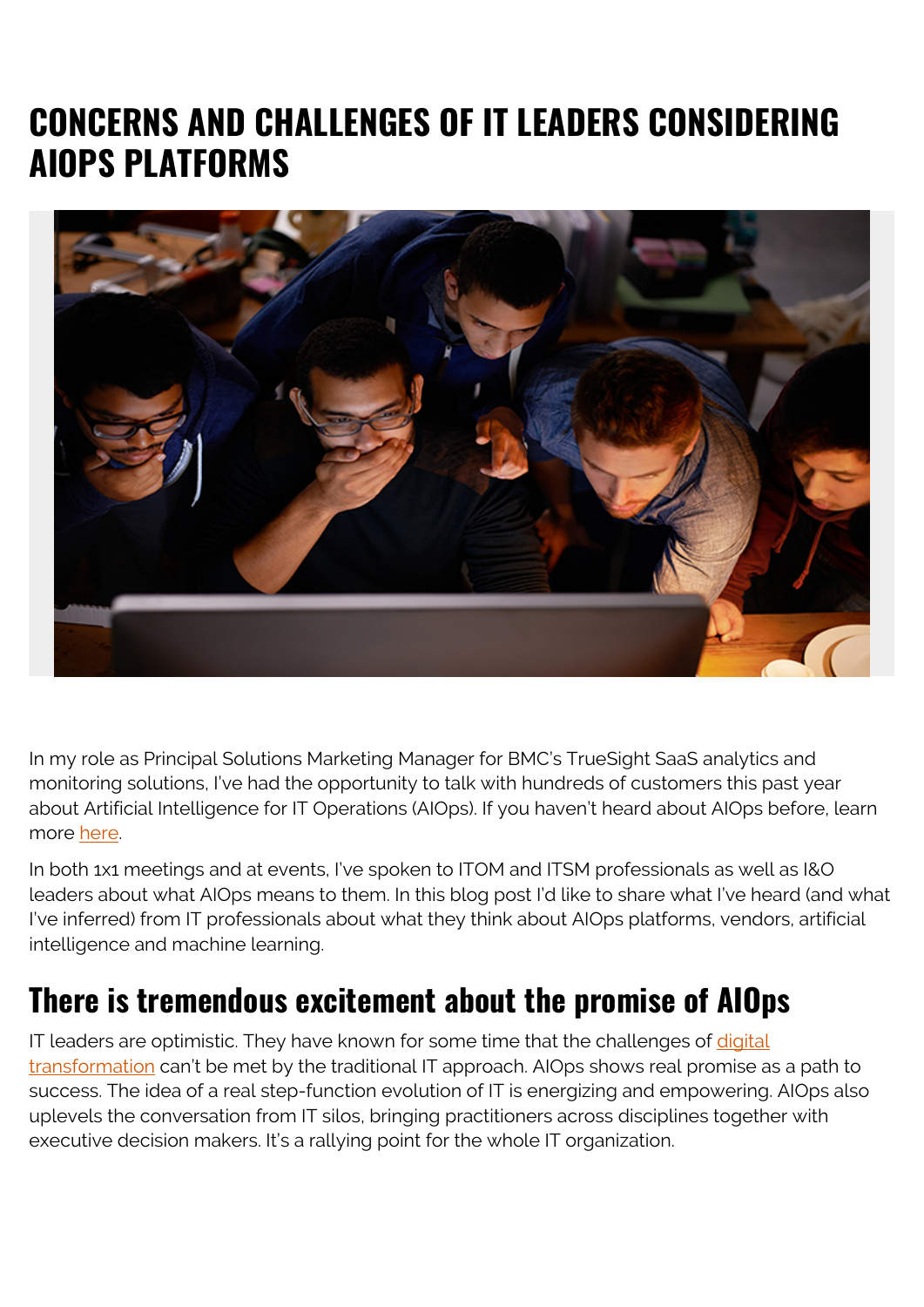## **But…they feel burned by past unfulfilled promises**

IT executives I speak with complain frequently that software vendors have sold them on the promise of a new solution and then not helped them to realize the value of that solution. On their side, they acknowledge that an aversion to professional services, which can accelerate time-to-value, and cultural inertia against adopting new technology, workflows and processes all contributes to failed value realization as well.

This often adds up to significant investment in IT that hasn't delivered as promised. I&O leaders I speak with are understandably skeptical hearing about new solutions from vendors from whom they purchased solutions that went un- or under-utilized. ITOM professionals who haven't leveraged all capabilities of a solution are right to question why they need additional software.

#### **And…they are skeptical of the analytics and machine learning 'hype'**

IT pros who have been on the front lines for a long time also express (directly and indirectly) skepticism about the efficacy of analytics and machine learning – all while knowing they need them to address digital transformation. Many have already piloted or tried analytics initiatives in-house or with other vendors prior to our speaking. Results vary from 'failed' to 'mixed'.

This failure to see concrete results from their own, or other's, analytics and machine learning initiatives drives their skepticism. IT is not a research project - we want to see demonstrable outcomes, and also see that the analytics process is understandable and that it connects to real, measurable problems. Part of this is unclear expectations and perhaps an unwillingness to 'start the longest journey with a single step', but vendors must take a strong lead while the market for AIOps is immature and guide customers to a crawl-walk-run approach. Not sexy, but necessary.

# **They think their data quality is too poor**

The first step in building analytics is getting data together. For AIOps, this means immense quantities of varied IT data - like events, tickets, metrics, logs, etc. At this point in its evolution, solutions in the AIOps market are pretty good at doing this. See my other **blog post** on AIOps and big data for more information.

Of the organizations I've spoken with who have succeeded in this first step, they have almost universally discovered (or more properly, 'validated') that their data quality is poor. Data can be missing, incomplete, unhelpful, garbled, full of noise, inconsistent, etc. During a Proof of Concept with one customer, we found that 70% of their service tickets had no categorization. Another had free text 'description', 'notes' and 'resolution' fields for each event that contained all the relevant details.

What we generally find is: 'structured' data is poor and critical information is in 'unstructured' data. In many cases, data quality issues exposed in data aggregation have meant that analytics simply fail or return results that are not trusted.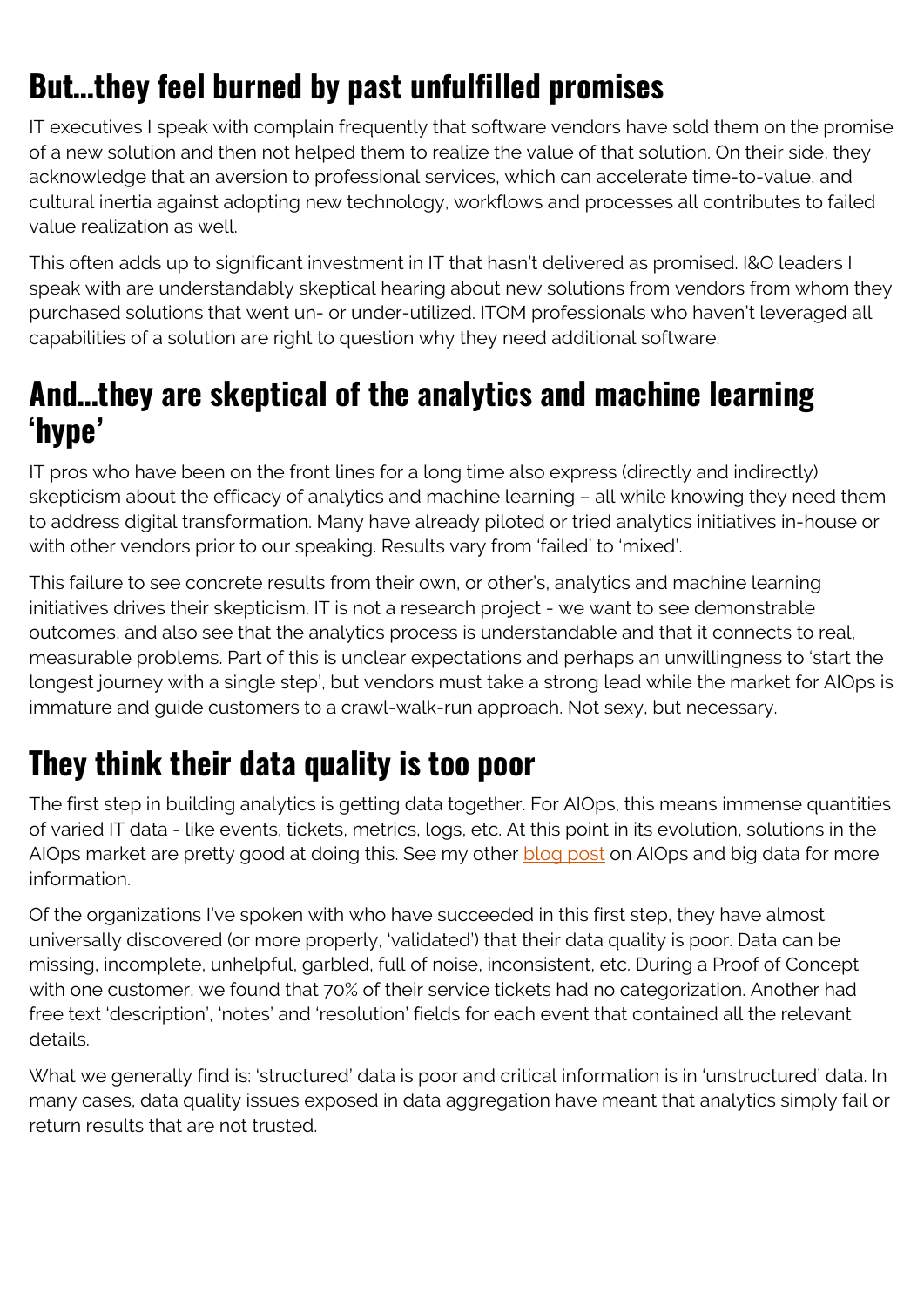## **They are constrained by traditional approaches to IT**

This is not a criticism, it's simply an observation. Think of it as Henry Ford's 'faster horse' syndrome. It manifests in one of two ways: they want to do exactly what they are doing but do it faster and less expensively or they have vague, unrealistic expectations of what AI, ML and big data are going to do for them.

Implementing AIOps successfully requires an understanding of where you are and where you intend to go. Too many AIOps initiatives revolve around existing problems and do not think strategically about reshaping their approach, processes and organizations to account for the new realities of digital business.

#### **So what does AIOps mean to IT leaders?**

We are most certainly in the "[peak of inflated expectations"](https://www.gartner.com/smarterwithgartner/top-trends-in-the-gartner-hype-cycle-for-emerging-technologies-2017/) for artificial intelligence, machine learning and advanced analytics for IT Operations. (see fig 1) As vendors and partners, we need to acknowledge where our customers are culturally, as well as the reality of the market, and give them a path to AIOps adoption that addresses their expectations and our shared past - even if we see greater opportunities within reach.



#### (source:

[https://www.gartner.com/smarterwithgartner/top-trends-in-the-gartner-hype-cycle-for-emerging](https://www.gartner.com/smarterwithgartner/top-trends-in-the-gartner-hype-cycle-for-emerging-technologies-2017/)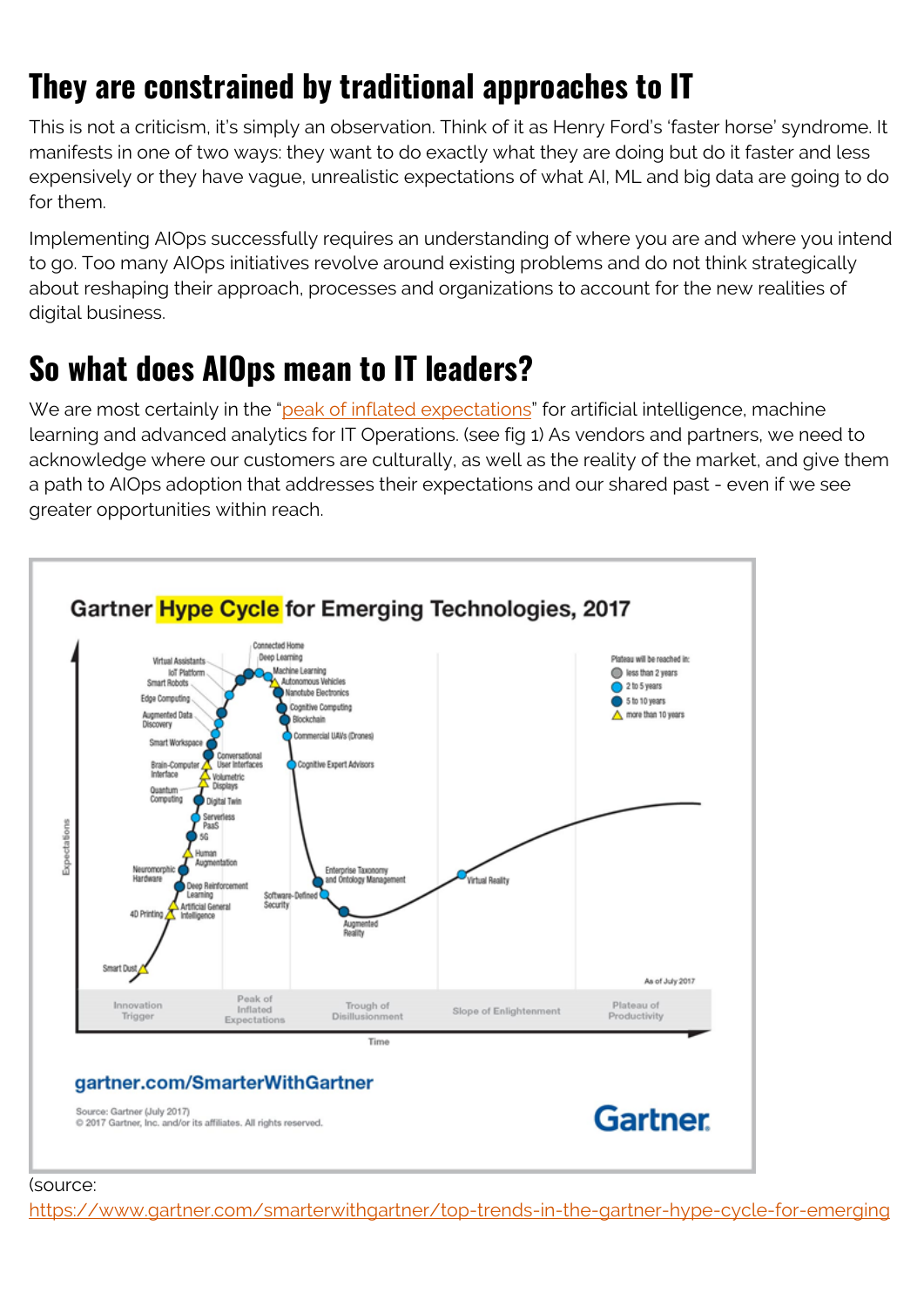#### [-technologies-2017/](https://www.gartner.com/smarterwithgartner/top-trends-in-the-gartner-hype-cycle-for-emerging-technologies-2017/))

The outcomes IT professionals expect from AIOps can be categorized generally as **automation** and **prediction**. They see the world in terms of what they are currently doing and experiencing. First and foremost, they need to be doing it faster with fewer resources. Their first expectation from AIOps is that it will allow them to automate what they are currently doing manually and thus increase the speed at which those tasks are performed, and therefore also increase the number of those tasks that can be performed in a given time or with a given set of resources.

Some specific examples I've heard include: correlate customer profile information with financial processing applications and infrastructure data to identify transaction duration outliers and highlight performance impacting factors; evaluate unstructured data in service tickets to identify problem automation candidates; categorize workloads for optimal infrastructure placement; and correlate incidents with changes, work logs and app dev activities to measure production impact of infrastructure and application changes.

What all these tasks have in common is that they require **reason** and **domain knowledge** determining root cause, identifying outliers, identifying causal relationships, surfacing hidden problems, etc. Customers want AIOps to take over manual investigation tasks and at the same time, they typically aren't able to share all of the domain knowledge necessary to 'coach' an AIOps solution to do what they expect. Practically, this means:

- 1. The desire is for 'unsupervised' analysis of their massive digital data sprawl.
- 2. Faith is lacking that AIOps tools can generate meaningful outcomes without their specific domain knowledge.
- 3. Ability to share that domain knowledge is wildly inconsistent.
- 4. Tools rarely address this through usability.

"Prediction" is still very much tied up in troubleshooting culture. When IT managers say they are looking for a system to "predict", what they are saying is that they want to know in advance when something is going to happen, so they can avoid it rather than having to respond after the fact. At least, this is how it is usually articulated.

What I think they really have in mind about prediction is something more like this: learn what's normal, learn what abnormal looks like, and when normal is starting to look abnormal, let me know. Pattern matching and trend analysis, broadly construed, extended beyond individual metrics and events defined by system, application or service. Don't make me define KPIs; make sure that structured data is clean; decide what data to look at or not; decide what analytics to run, etc. Just dump it in a bucket, look for patterns, map it against domain knowledge and let me know what I should focus on.

Customers are overwhelmed with data, they see that traditional management techniques are not up to the task, and they don't know where to start. They expect AIOps systems to figure it all out. At the same time, the concerns about the validity of the technology and fears of the unknown are still in play. It will not be enough for AIOps vendors, even if they create a solution like this, to simply start predicting without explanation. Customers will need to understand the 'why', if not the 'how', in order to buy into the outcomes.